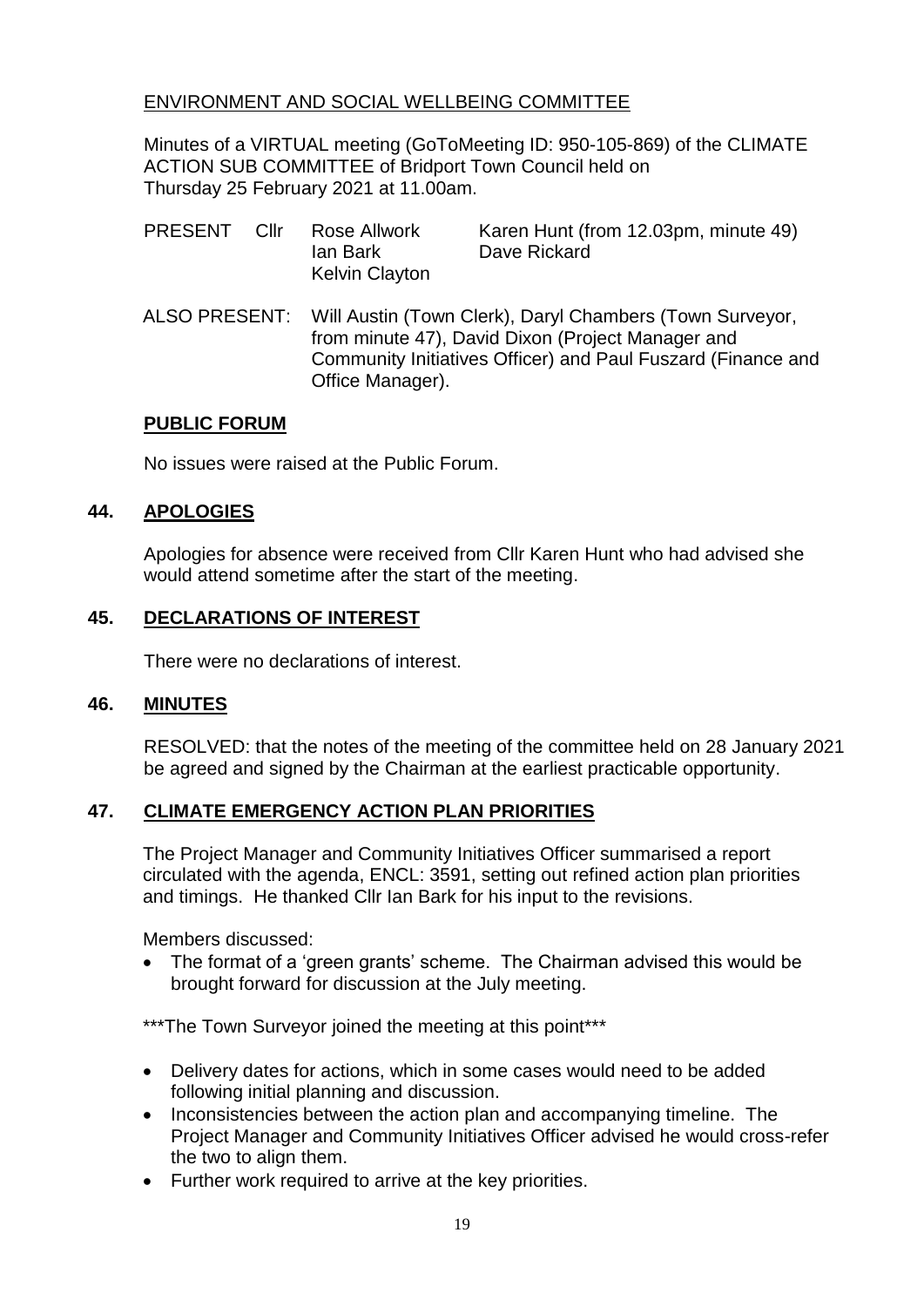RESOLVED: that members should communicate their views on key priorities to the Project Manager and Community Initiatives Officer.

## **48. ETHICAL INVESTMENT AND PROCUREMENT**

Consideration was given to a report of the Town Clerk, ENCL: 3592, setting out the legislative requirements and options for incorporating a greater emphasis on ethics in investment and procurement policy.

Members considered:

- The constraints placed on investments by legislation requiring narrow definitions of security and liquidity to be followed.
- The importance of cash flow considerations.
- Flexibility to look beyond the main high street banks.
- The need to engage the Environment & Social Wellbeing Committee in a definition of ethics, as this would extend beyond the sub committee's climate emergency remit.
- Detailed draft investment criteria tabled as part of the report by Cllr Ian Bark.
- Whether a preferred supplier list could help to ensure that ethical suppliers were prioritised.
- Potential criteria for procurement including sustainability, local businesses, plastic free status, Rights Respecting, living wage employers and a slavery statement.

RESOLVED: that the Environment & Social Wellbeing Committee be asked to consider establishing a definition of ethics, and that the matter be considered by the Best Value & Scrutiny Sub Committee and Finance & General Purposes Committee in reviewing the Council's Investment Strategy and Financial Regulations.

### **49. PREPARATION FOR NEXT MEETING**

The Chairman reported that representatives of relevant local organisations were scheduled to be invited to the next meeting to discuss housing, and climate smart initiatives. The meeting would also consider the Town Council's role in supporting projects to address fuel poverty.

Members considered:

• The engagement of a 'carbon champion' to provide information and act as a catalyst for change.

\*\*\*Cllr Karen Hunt joined the meeting at this point\*\*\*

- Learning from a previous Transition Town Bridport initiative and support from Low Carbon Dorset in developing energy advice for the local community.
- Possible invitees for the next meeting, including Low Carbon Dorset, a small business representative, Bridport Area Community Housing.
- Whether a business liaison should be considered separately with Bridport Business Chamber.
- Distinct focuses on supply to establish what is available in terms of support, and demand for grants and support.
- Links with the draft Local Plan with reference to retro fitting.
- A concern that Government support was mainly through larger companies.